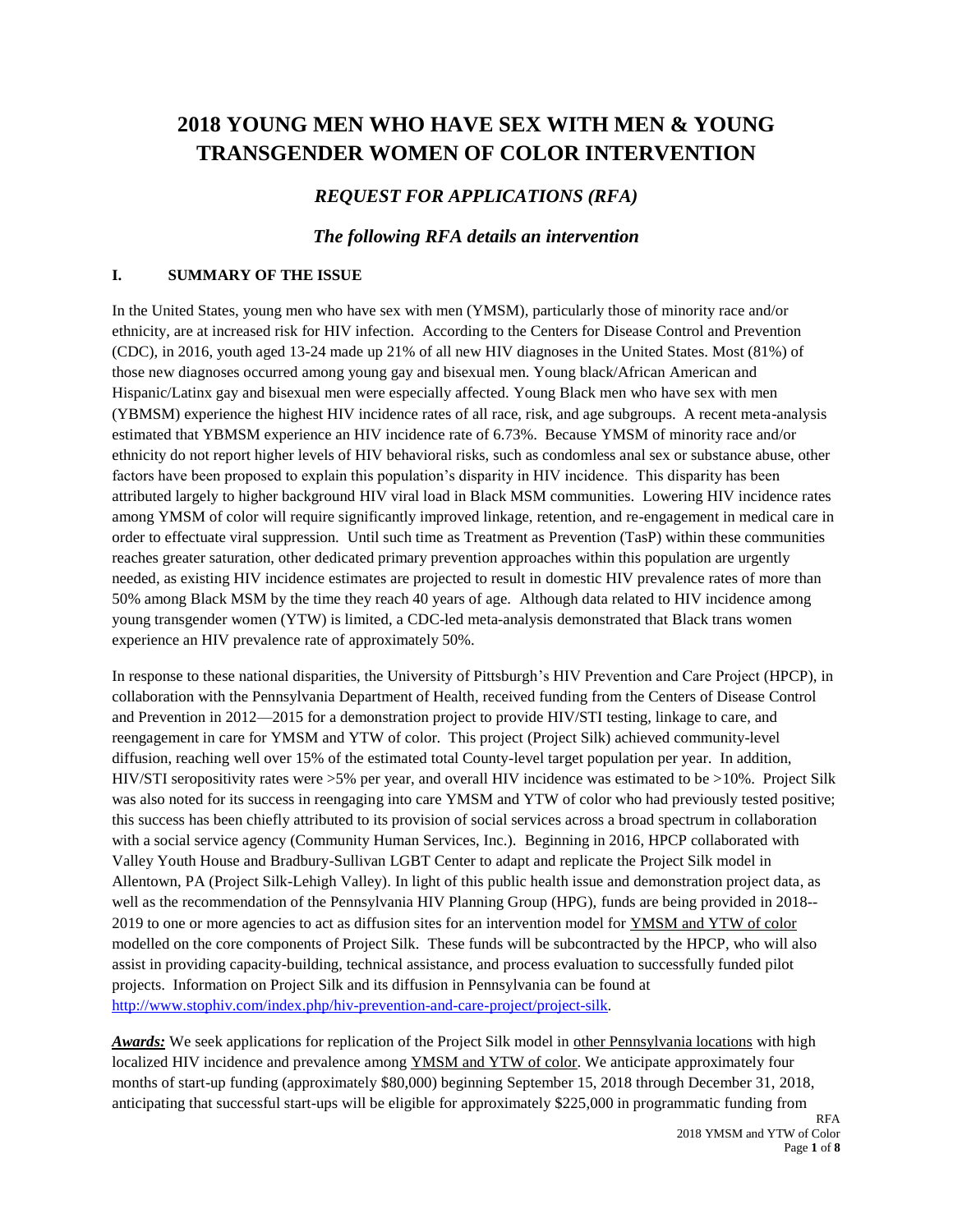January 1, 2019 to December 31, 2019. Future operational funding may be available based on programmatic successes and general funding availability.

# **II. INTERVENTION CORE COMPONENTS**

The core components of the intervention should be considered, unless otherwise stated, to be required and essential components of the model. The intervention can exist as a dedicated drop-in center, or as an addition to a clinic space, provided that the core components are met. These components have been consolidated after extensive work piloting and refining the original Project Silk intervention and its replication, and include the following:

# **HIV testing, prevention and care linkage activities consistent with Ryan White Early Intervention Services.**

This core component requires that agencies incorporate 1) targeted HIV testing to help the unaware learn of their HIV status and, if found to be HIV-positive, to receive referral to HIV care and treatment services; 2) referral services to improve HIV care and treatment services at key points of entry; 3) access and linkage to HIV care and treatment services, such as substance use care, medical case management, and HIV outpatient/ambulatory health services; and 4) outreach services and health education/risk reduction related to HIV diagnosis.

# **Asset-based youth development in program planning, staffing, recruitment, and engagement.**

This core component expresses the need for youth partnership in project creation and control over significant programming decisions, including planning, staffing, recruitment, engagement, and ongoing needs assessment in order to optimize the relevance, resonance, and effectiveness of these activities. Recognizing that development opportunities not only increase youth involvement but likely can increase self-efficacy, public health knowledge, and valuable civic engagement, the Project Silk model requires that development opportunities be structurally infused. These opportunities can include volunteer roles, staffing opportunities, peer education and navigation, leadership positions on a youth advisory board, outreach, collaborations with other youth-serving agencies in para-professional/consultancy capacities, and others.

### **Demonstrated cultural competency in all staffing and volunteer roles.**

Agencies that adopt the Project Silk model must have demonstrated cultural competency across a range of populations that encounter severe marginalization and report perceptions of stigma and discrimination as barriers to service-seeking. These competencies include youth (13-24); race/ethnicity (including Black populations and Latinx populations); and LGBT (including understanding biphobia and transphobia).

### **Recreation-based safe space, to be open at times convenient for target population members.**

Characteristics of the recreation-based safe space include: a site that is physically accessible to members of the target population (e.g., near community-based businesses and in a transportation hub area); a site that is safe for participants to congregate in (e.g., in a well-policed and well-trafficked area); a site that is in a location that does not compel stigma for entering participants (e.g., as part of a mixed-use block or building where participants who enter are not targeted for discrimination or victimization by passersby who are aware of the space's purpose); a site whose use is monitored by staff for adherence to ground rules developed by staff and community advisory board members, and whose staff has training and experience in conflict resolution and de-escalation; a site whose amenities and décor are chosen to promote a sense of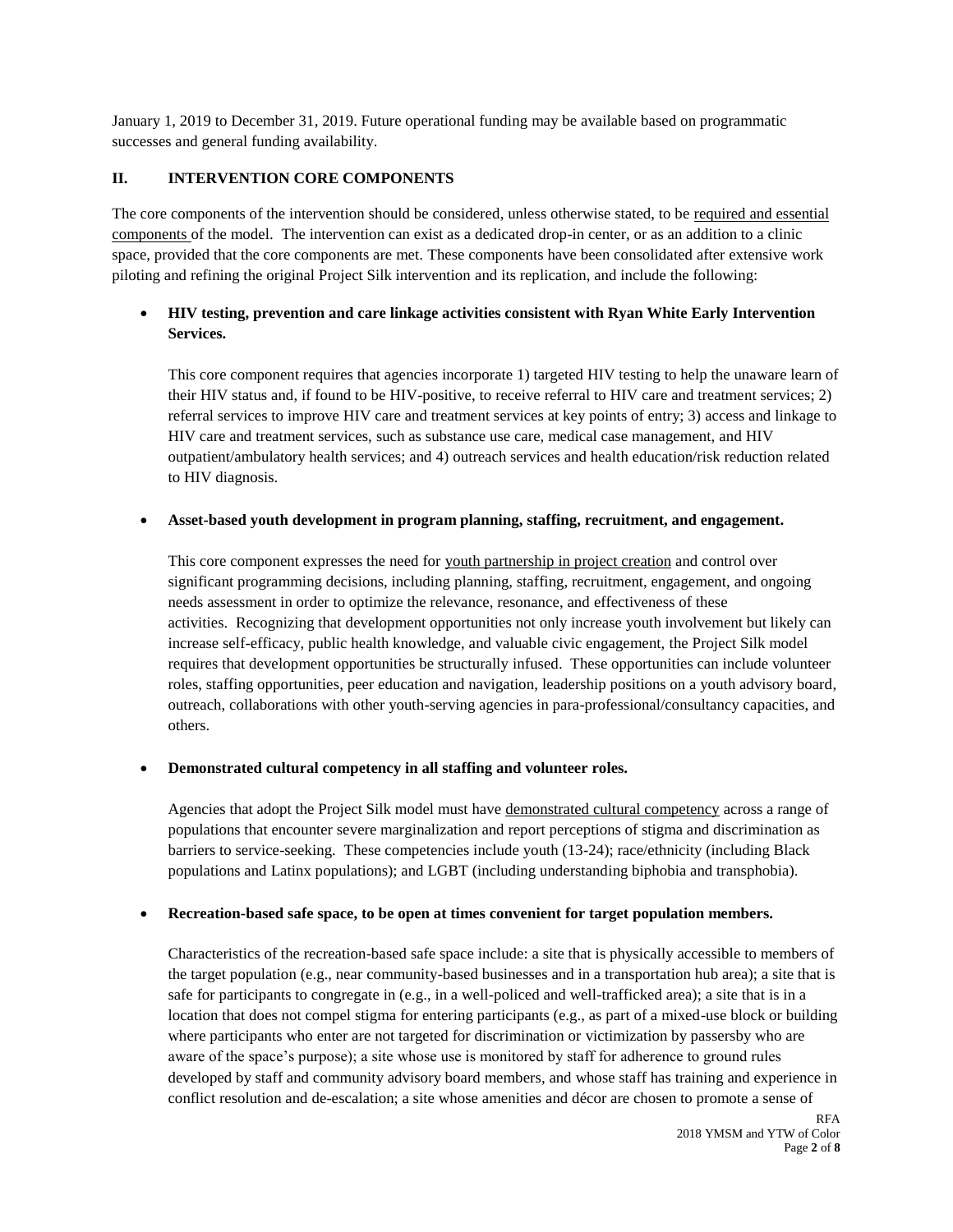belonging and comfort among participants (e.g., community advisory board members should help choose furnishings and audiovisual needs); a site that can contain at least three private offices (for concomitant provision of HIV/STI testing; social services provision; and mental health counseling). Integral to recruitment and retention, the site should be based on recreational activities enjoyed by young adults, and thus should contain at least one open room of 100 square feet (e.g., to allow for recreation, for example a dance space; a movie/video game area). For safety, the site should allow for monitored entry and exit and that facilitates the discreet use of self-administered, tablet-based service requisitions (see below). Importantly, target population members should play a key role in assessing the utility of the space for the purposes above.

### **Strong agency buy-in and support (among all collaborating agencies if a collaborative is proposed).**

Working with highly marginalized youth populations at high risk for HIV infection and/or retention in care necessitates very strong agency buy-in and support. This includes demonstrable support for the proposed project from the highest levels of the applicant organization (e.g., Board of Directors, Chief Executive Officer) and potential agency assets such as legal counsel and public relations/media affairs. This is chiefly due to the myriad challenges that agency staff will face when establishing and maintaining such programming. These challenges may include establishing late hours, working off-site, working with clients with poorly developed boundaries, and mediating verbal and physical altercations, among other difficulties. The Project Silk model of recreation-based community public health necessitates significant previous experience with target populations; administrative flexibility, e.g. to quickly react to staffing shortages or necessity of supplies (such as bus tickets); experience and/or demonstrated potential for effective academic-community-government partnerships; and significant experience in service provider/community collaborations. Collaborative applications (e.g, between organizations with complementary skills and experience) are encouraged but not required.

### **Harm reduction philosophy.**

The Project Silk model recognizes that HIV-related risks and service uptake is highly individualized, and recommends working with clients to assess and promote risk reduction and service uptake strategies that are non-judgmental and attainable. Broad examples of harm reduction strategies include sexual health discussion groups and anti-stigma campaigns; specific harm reduction strategies include PrEP, seroadaptive behaviors, safer sex work strategies (including provision of housing/shelter and employment assistance), and referrals to pharmacies or syringe exchange programs for clean needles. Condoms and lubricant should be readily available in all areas, including bathrooms.

#### **Peer navigation to PrEP/PEP, HIV-related medical care, and social services.**

On par with the necessity of community participation in the planning process is the use of peer navigators. These individuals take on programming and HIV/STI testing responsibilities within the space as a way to increase community ownership of the project. It is of high importance that these peer navigators receive proper training, supervision, and guidance for keeping the "personal" and "professional" spheres separate. Other functions for peer navigators include "inreach", e.g. helping introduce participants to staff members at the space and outside the space who can help them initiate medical and/or social services uptake.

#### **Social Network Strategy with social media components.**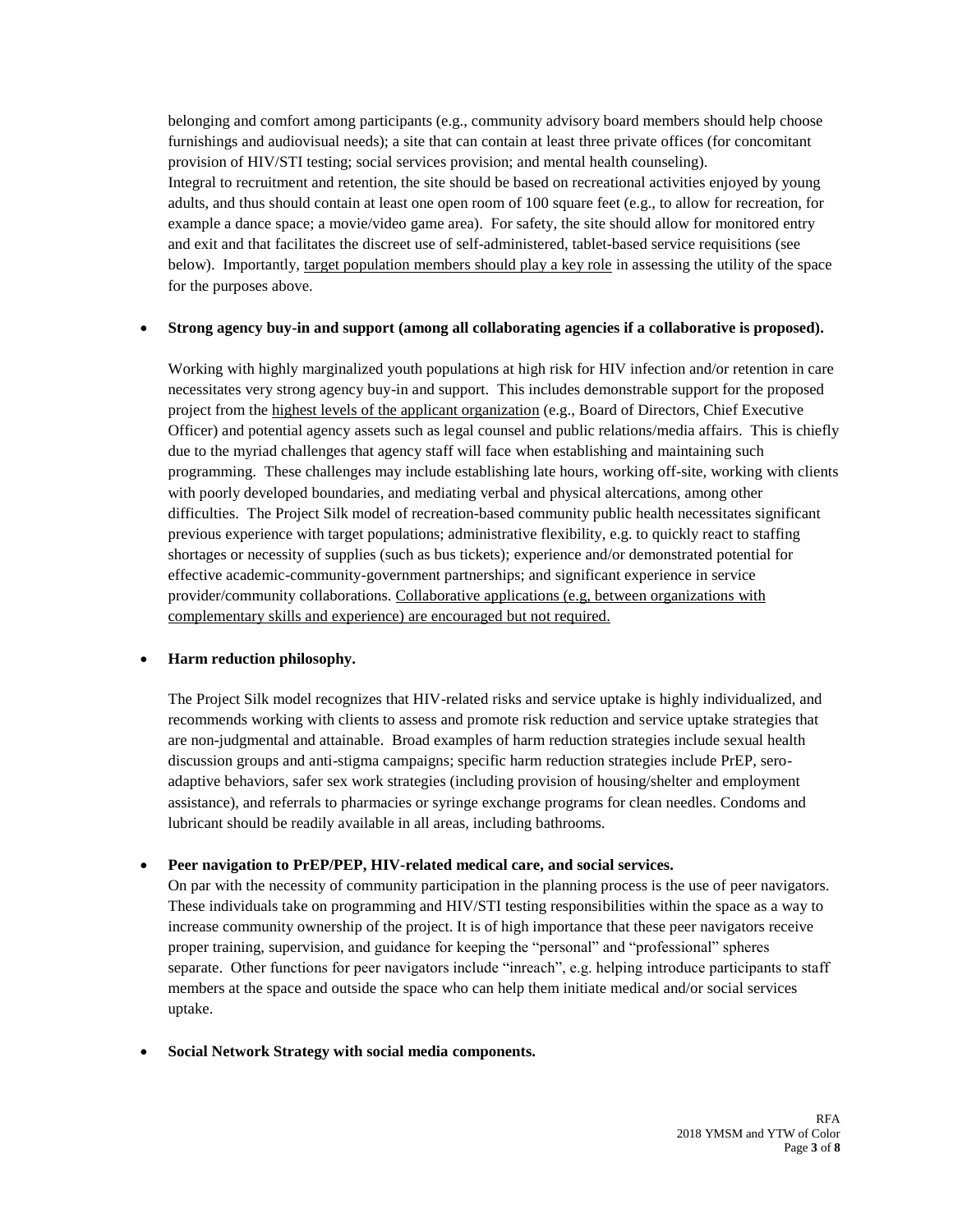As a community-based project, a Project Silk model can tap into a rich social network. The CDC has released guidelines for utilizing these social networks for testing individuals for HIV. Modifications of these strategies may help maximize the identification of new HIV infections and linkage/re-engagement for previously positive individuals. Incorporating social media avenues into Social Network Strategy may also help agencies reach participants who have not previously utilized the safe space or its service options.

## **Integrated HIV and STI testing, and self-testing (where possible).**

As the Project Silk model relies on a recreation-based safe space, a core component is that medical services are brought to community participants at this space. On-site, private and confidential rapid HIV and syphilis testing and self-administered STI testing, with options for provision of testing/test facilitation and results by peers and non-peers, gives this model a "one-stop shop" community health foundation with myriad options to minimize barriers to access and uptake.

# **Co-located supportive services, and mental health provision (where possible).**

Mental health and substance use are highly correlated with HIV seroconversion and, for those who are HIV positive, poor viral load suppression. As the Project Silk model relies on a recreation-based safe space, a core component is that mental health and other supportive services are brought to community participants at this space. On-site mental health care linkage and provision, coupled with on-site supportive services delivery and navigated and tracked referral across a broad range of services (including employment and education assistance, housing/shelter, transportation assistance, food, clothing, substance abuse, legal services) will help reduce incident HIV cases and increase viral suppression among those who are HIV positive.

# **Ability to gather and maintain secure data consistent with HIPAA regulations and Pennsylvania's State Act 148, and to use these data to create quarterly reports.**

Organizations will be expected to collect, maintain, and analyze secure, client-level HIPAA-compliant data and to use these data to submit quarterly reports, to include the following outcomes:

- o Number of target population members tested for HIV;
- o Number of target population members receiving HIV positive test results;
- o Number of verifiably new HIV diagnoses among target population members receiving HIV testing;
- o Number of target population members with verifiably new HIV diagnoses who are successfully linked to medical care and supportive social services;
- o Number of target population members who have been previously tested HIV positive who are successfully re-engaged in medical care;
- o Number of target population members who have been previously tested HIV positive who are successfully engaged in supportive social services;
- $\circ$  Number of target population members with verifiably new HIV diagnoses who are successfully referred to Partner Services;
- o Number of total target population members who are successfully engaged in supportive social services;
- o Number of target population members tested for sexually transmitted infections (STI);
- o Number of target population members receiving positive STI results;
- o Number of target population members who receive positive STI results and are successfully linked to medical care;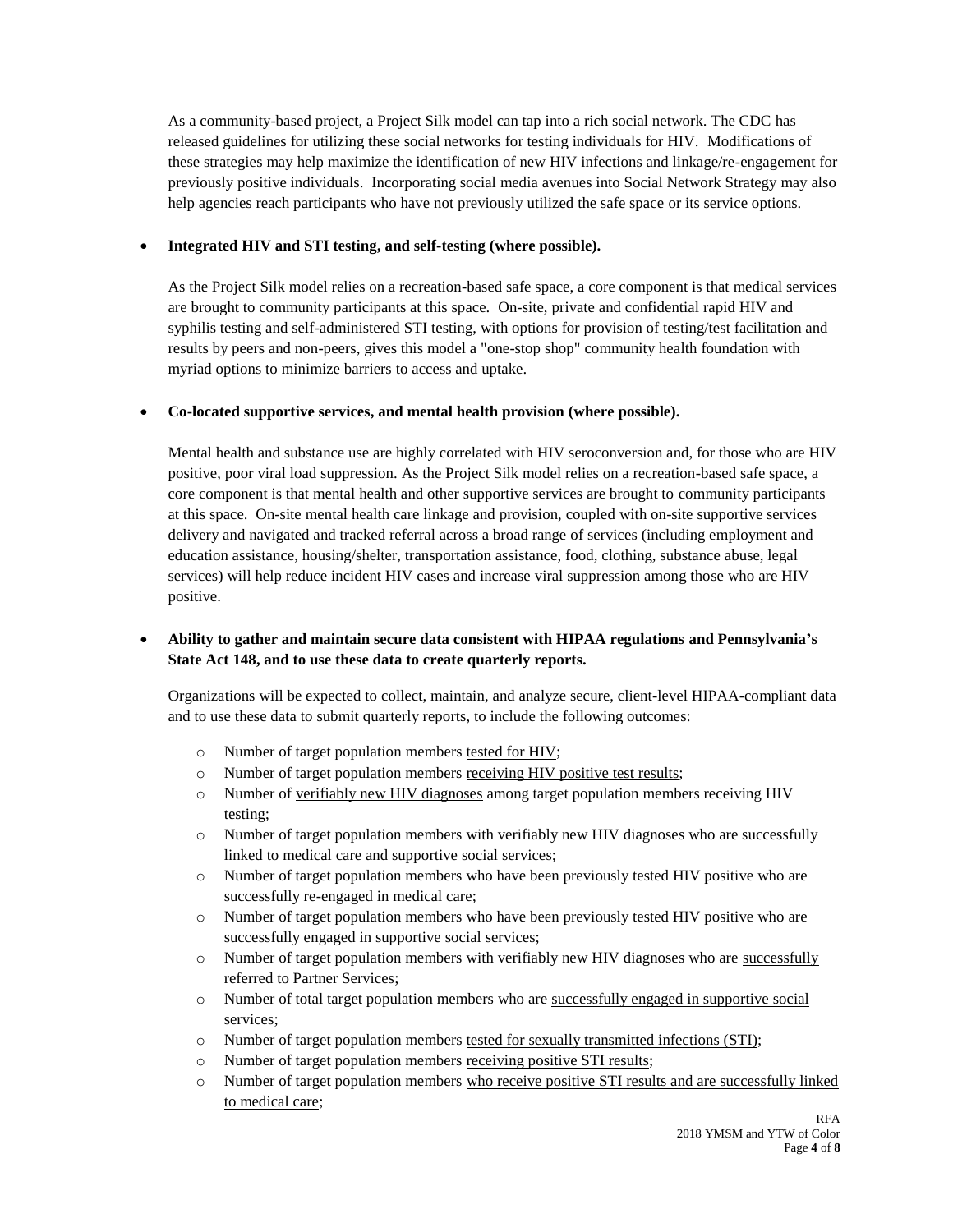- o Number of target population members who utilize the recreation-based safe space;
- o Number of target population members who are successfully linked to PrEP providers.

Based on pilot project findings, these core components will help foster the following targeted outcomes measures in funded projects:

- HIV seropositivity rate  $\geq$ 3%
- STI seropositivity rate  $\geq 5\%$
- Linkage to care rate  $\geq 80\%$
- Linkage to Partner Services ≥80%
- Increase in PrEP uptake  $\geq$ 30% compared to baseline
- Re-engagement in care/supportive services  $\geq 10$  people per year

# **III. DURATION AND FUNDING OF THE INTERVENTION**

Annual funding to begin in 2019 is limited to \$225,000.00, not including a four-month start-up period (September— December, 2018) limited to \$80,000.00. Projects are anticipated to be funded for a total of 12-16 months under this mechanism, after which successful demonstration projects are recommended to pursue continuation funding from other sources. Year-to-year funding is contingent upon the grantee's annual reapplication, contractual obligations of HPCP, and funding availability.

# **IV. ELIGIBILITY**

Collaborative applications (e.g, between organizations with complementary skills and experience) are encouraged but not required. Eligible applicants include:

- Private institutions of higher education;
- Public institutions of higher education;
- Community-based organizations;
- Nonprofits having a  $501(c)(3)$  status with the IRS, other than institutions of higher education;
- Nonprofits without  $501(c)(3)$  status with the IRS, other than institutions of higher education;
- Healthcare systems designated as not-for-profit.

The following criteria will be considered in the selection of an appropriate site and application for this intervention:

- Demonstrates understanding of core components and clear evidence of ability to integrate core components (above, Section II; below, Section V) in application;
- Demonstrates understanding of integration of local, state, and national epidemiological data relating to HIV prevention and care among YMSM and YTW in application;
- Capacity to regularly present information to the Pennsylvania HIV Planning Group regarding intervention progress;
- Capacity to provide technical assistance to future subcontractors interested in replicating this intervention in Pennsylvania;
- Regional service area located within Pennsylvania, excluding City of Philadelphia. Priority Regions, based on the Pennsylvania HIV Epidemiologic Profile, include (in alphabetical order of Regional HIV Care grantees): AIDS Activities Coordinating Office, Northwest, Northeast, and Southcentral.

# **V. APPLICATION**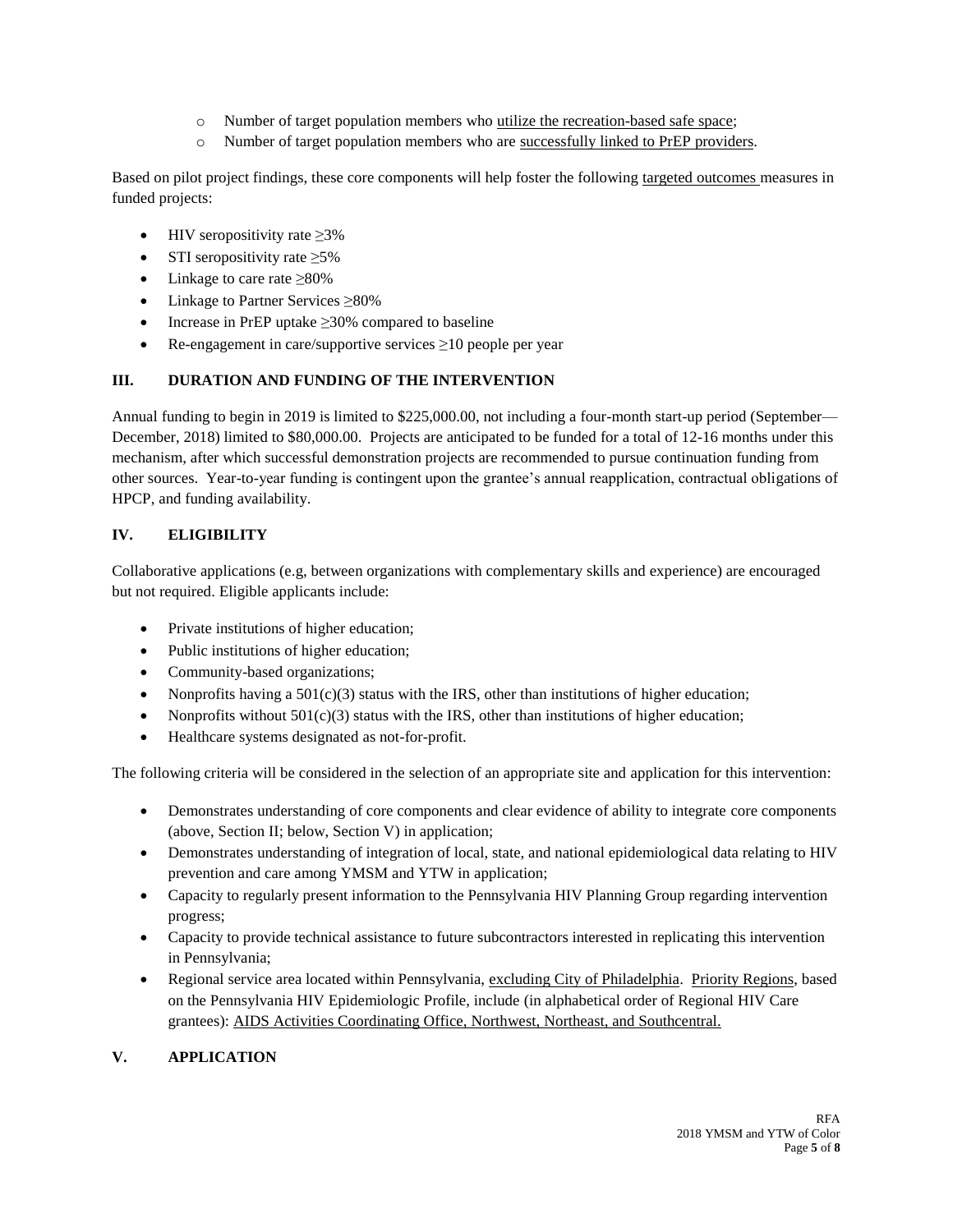We strongly encourage organizations considering applying to submit a brief (one-page), Letter of Intent (LOI) by July 10, 2018 (please email this LOI to bra25@pitt.edu). LOI will not be scored or considered commitments to apply; rather, they will allow for internal assessments of RFA distribution and reviewer allocation. Applicants who submit LOI will be invited to participate in a technical assistance webinar related to this RFA during July/August 2018.

Interested organizations must submit a written application of <u>no more than 10 double-spaced pages</u> (12-point font, one-inch margins) using the following format and including the following information. Please be sure to number the pages of your application.

**Title Page**. Must include organization title, address, current grant support sources, telephone and email contact, and application submission date (Title Page not included in 10-page limit).

**A: Statement of Need**. Specify target population and provide epidemiological information relevant to the local (e.g., city- and/or County-level) population of YMSM and/or YTW of color that you propose to serve. This statement should also reference how the proposed project is aligned with statewide (as described in Pennsylvania HIV Planning Group documents) and national (as described in the National HIV/AIDS Strategy) priorities. *(20 points)*

**B: Experience and capacity**. Describe the experience of your staff and the historical and current capacity of your organization to work with the proposed population(s) in relation to HIV testing, linkage-to-care, reengagement in care, community engagement, and social service provision. *(20 points)*

**C: Addressing Pennsylvania's HIV prevention and care plan**. Discuss how this application addresses strategies promoted in the Pennsylvania Integrated HIV Prevention and Care Plan, 2017-2021 *(5 points)*

**D1: Program Description.** Provide an overarching description of the proposed project, with specific description of the programming you plan to implement, using core components (above, Section II) as a conceptual framework. *(15 points)*

**D2: Workplan.** A realistic workplan should be submitted. This workplan should detail start-up activities for the September 1, 2018—December 31, 2018 start-up period as well as programmatic activities for the January 1, 2019—December 31, 2019 operational period. Plans should be written in three sections: *(15 points)*

- 1) A quarterly outline of the project's intended goals and objectives, per program;
- 2) A narrative, which details the project's activities, which stem from the goals and objectives outlined in Section I;
- 3) A description of intended staff/intervention personnel including their qualifications and responsibilities, which should be clearly related to the workplan.

**D3. Monitoring and Evaluation.** Describe how the applicant will monitor and evaluate this project's goals, objectives, and coherence with core components from Section II. In order to ensure that your project is accomplishing its mission and to assist in program planning, it will be necessary to monitor and evaluate this project's goals and objectives (as outlined above). Provide a narrative explaining how you will monitor and evaluate the progress of your intervention. Both quantitative and qualitative methods can be employed, and should include process measures for start-up activities (e.g., community meetings, advisory board development). *(10 points)*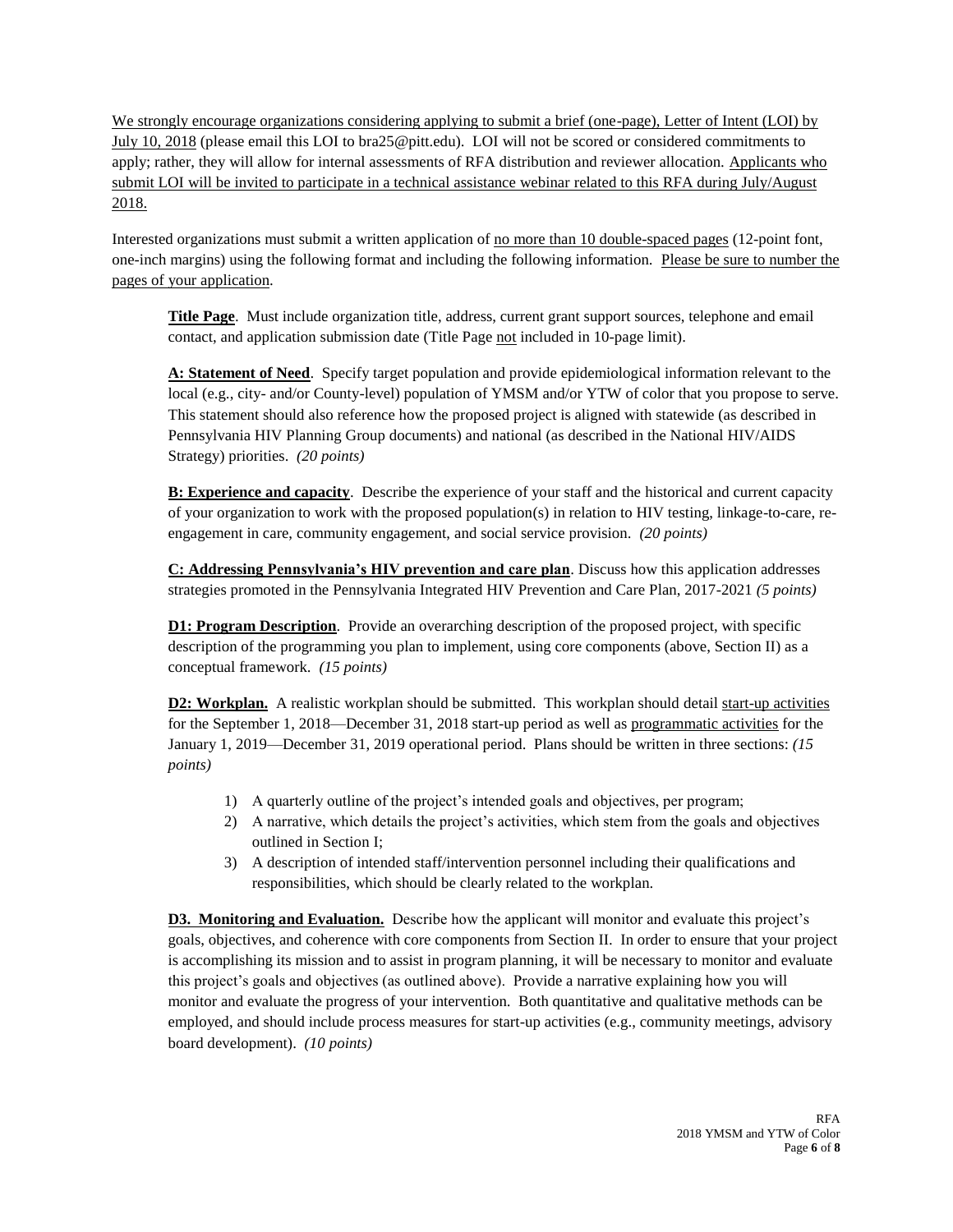**E**: **Collaborators and partners.** Provide a description of the collaborators and partners you will work with to ensure programmatic success. Memoranda of Understanding (MOU) may be attached as Appendices. *(10 points)*

**F: Training, capacity-building and technical assistance.** Use this section to discuss any training, technical assistance and/or capacity-building your agency anticipates as necessary for project start-up and implementation. *(5 points)*

**G: Budget.** Provide a budget narrative that corresponds to the details of the workplan outlined in Part D2. Full detailed budgets for up to \$80,000.00 for the four-month start-up period (September 1, 2018— December 31, 2018), and up to \$112,500.00 for each six-month operating period thereafter (January 1, 2019—June 30, 2019 and July 1, 2019—December 31, 2019) should be provided in the Appendices. Budgets should include all program expenditures, using the following categories: personnel and fringe benefits; consultants/contractors; supplies; travel; and other costs (include indirect costs here). Budgets should be reasonable for the work proposed. *(Not scored)*

**Appendices.** Any and all charts, graphs, illustrations, logic models, detailed budgets, CLIA waivers, MOU, IRS tax status forms, and other supportive documentation referred to in Parts A-G above should be submitted as appendices. Please do not duplicate in your application those items included in the appendices. The appendices are not included in the application's 10-page limit. *(Not scored)*

# **VI. DEADLINE**

All written applications must be received by 4:59pm EST on August 27, 2018. Applications will be reviewed by an independent review panel composed of public health researchers, public health practitioners, public health administrators, community members, and members of the HIV Planning Group. Pre-decisional site visits are expected to take place during August 2018. Final funding announcements are expected to be made by August 25, 2018. Applications should be emailed as .pdf files to: [bra25@pitt.edu.](mailto:bra25@pitt.edu)

### **VII. EVALUATION OF APPLICATIONS**

All applications meeting stated requirements in this RFA and received by the designated date and time will be reviewed by a committee of qualified personnel selected by HPCP, to include public health practitioners and researchers, community representatives, and civil servants. The Review Committee will recommend applications that most closely meet the evaluation criteria developed by the Department, based on the scoring system in Section V (above). If the Review Committee requires additional clarification of an application, HIV Prevention and Care Project staff will schedule an oral presentation and/or assign a due date for the submission of a written clarification.

The decision of the HIV Prevention and Care Project with regard to selection of applicants is final. The HIV Prevention and Care Project reserves the right to reject any and all applications received as a result of this request and to negotiate separately with competing applicants. Awarded applicants shall not be permitted to issue news releases pertaining to this project prior to official written notification of award by the Review Committee.

### **VIII. INQUIRIES**

All applicants will receive official written notification of the status of their application from the HIV Prevention and Care Project. Unsuccessful applicants may request a debriefing. This request must be in writing and must be received by the HIV Prevention and Care Project within 30 calendar days of the written official notification of the status of the application. The HIV Prevention and Care Project will determine the time and place for the debriefing. The debriefing will be conducted individually by HIV Prevention and Care Project staff. Comparison of applications will not be provided. Applicants will not be given any information regarding the evaluation other than